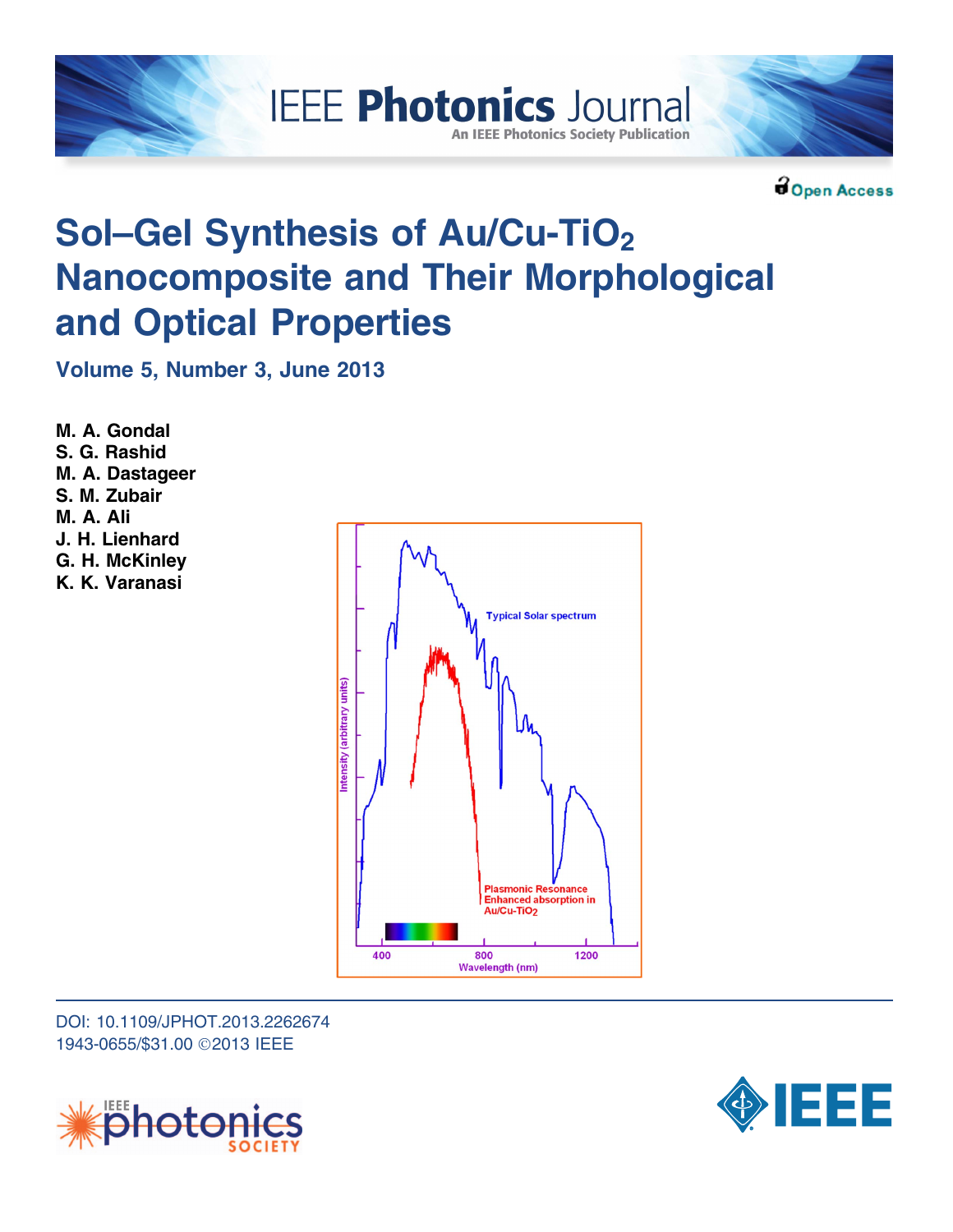# Sol–Gel Synthesis of Au/Cu-TiO<sub>2</sub> Nanocomposite and Their Morphological and Optical Properties

#### M. A. Gondal, <sup>1</sup> S. G. Rashid, <sup>1</sup> M. A. Dastageer, <sup>1</sup> S. M. Zubair, <sup>2</sup> M. A. Ali, <sup>3</sup> J. H. Lienhard, <sup>4</sup> G. H. McKinley,  $\frac{1}{4}$  and K. K. Varanasi<sup>4</sup>

<sup>1</sup>Department of Physics and Center of Excellence in Nanotechnology (CENT), King Fahd University of<br>Petroleum and Minerals (KFUPM), Dhahran 31261, Saudi Arabia <sup>2</sup>Mechanical Engineering Department, KFUPM, Dhahran 31261, Saudi Arabia<br><sup>3</sup>Center for Refining and Petrochemicals, Research Institute, KFUPM, Dhahran 31261, Saudi Arabia<br><sup>4</sup>Mechanical Engineering Department, Massachusetts MA 02139-4307 USA

> DOI: 10.1109/JPHOT.2013.2262674 1943-0655/\$31.00 © 2013 IEEE

Manuscript received April 16, 2013; revised May 4, 2013; accepted May 6, 2013. Date of current version June 20, 2013. This work was supported by KFUPM and MIT under Projects MIT11109 and MIT11110. Corresponding author: M. A. Gondal (e-mail: magondal@kfupm.edu.sa).

Abstract: A facile single-step method was adopted to synthesize gold-modified copperdoped titania nanocomposites. Physicochemical properties of the synthesized material were characterized by X-ray diffraction (XRD), diffuse reflectance spectroscopy, photoluminescence (PL), and TEM-based techniques. Our characterizations show that the material consisted of anatase-phase qausi-spherical titania nanoparticles (NPs), with 3–4-nm gold particles anchored on titania surface. According to diffuse UV-visible spectroscopic analysis, gold-modified copper-doped titania shows enhanced absorption in the visible-light spectrum compared with copper-doped titania and pure titania. Furthermore, a decrease in PL emission intensity is observed, and this is due to decreased electron–hole recombination, which is an attribute desired for the enhancement of photocatalytic activity. Our present results highlight that these nanocomposites could be used as a photocatalyst for various applications in conjunction with visible solar radiation. The surface modifications make this material for many applications such as gas sensing and photodetection.

Index Terms: Titania-based nanocomposites, sol–gel technique, gold modification, photoluminescence (PL).

### 1. Introduction

Titania (TiO<sub>2</sub>) has been on the spotlight of intense research for the past few decades due to its chemical, economic, and environmental merits. However, its inefficiency in utilizing solar energy coupled with low quantum efficiency and poor photocatalytic activity restricts the potential of this material. Since the pioneer work of Fujishima and Honda [1], various modifications [2] have been developed to extend spectral response in the visible-light spectrum, increase mobility of charges, and enhance photocatalytic activity of titania. Titania doped with copper has been successfully used for the effective photoreduction of carbon dioxide [3], [4], better photocatalytic degradation [5], hydrogen production [6], and improved gas sensing properties [7]. In addition to photocatalytic application, the TiO<sub>2</sub> nano/microsphere array  $[8]$ –[10] deposited via a rapid convective deposition method [11], [12] had been recently pursued for achieving improved light extraction efficiency in III-Nitride LEDs due to its index matching to GaN platform [8], [9].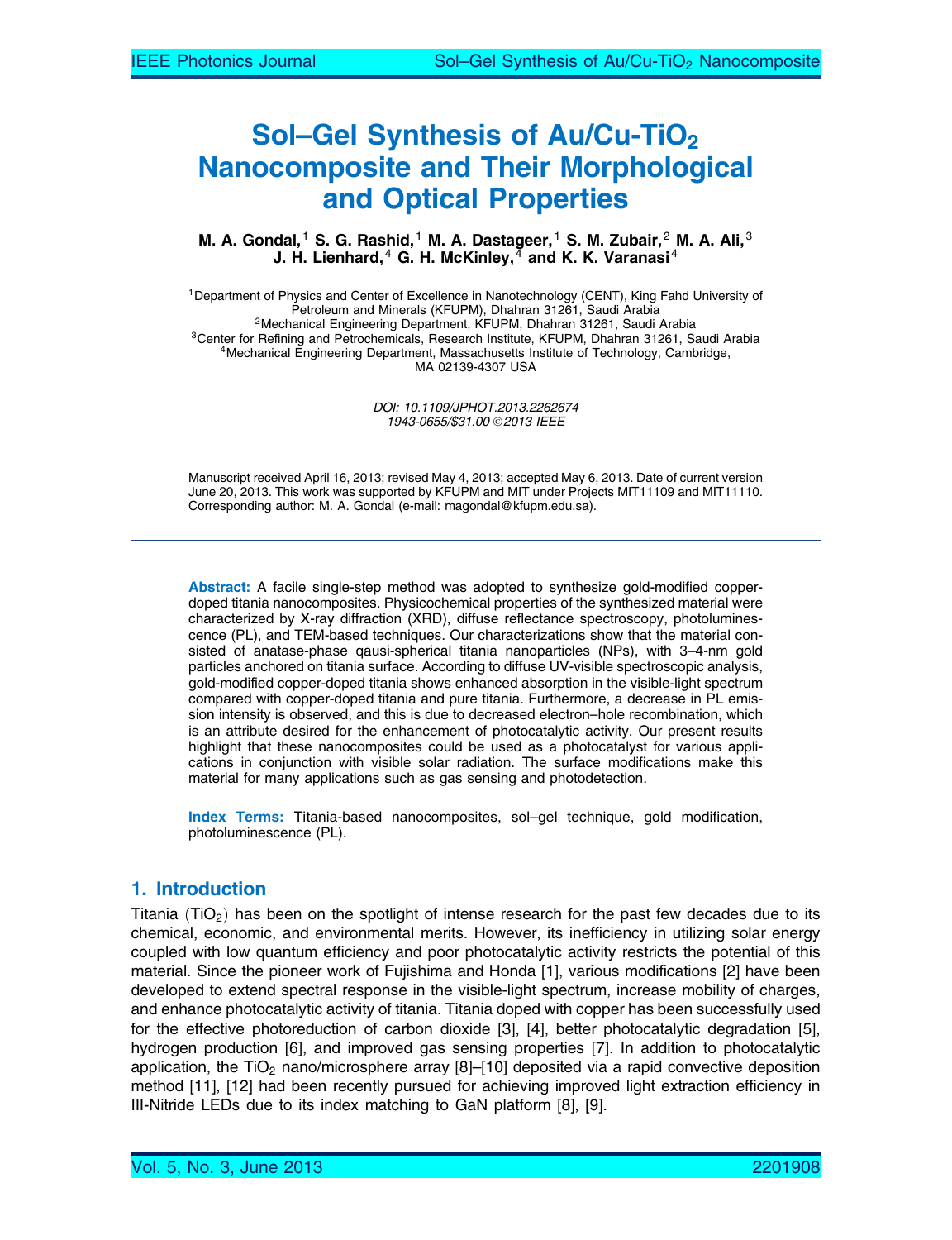In addition, the visible light active  $Cu<sub>x</sub>O/TiO<sub>2</sub>$  is the focus of research as a risk reduction material for indoor environment [13]. However, copper-doped titania is more photocorrosive compared with titania. When metals are used as dopants, they should be resistant to the photo oxidation process for getting stable and durable materials. In order to have such good attributes of doping with metals, noble metals in general and gold in particular are quite appropriate to make modification to titania [14], [15]. As gold has the capacity to produce the highest Schottky barrier [14] like platinum, it can avoid the electron–hole recombination process, by assisting in electron capture. In addition to this, the optical properties of the gold-modified titania are enhanced due to surface plasmon resonance. Plasmonic photocatalysis is receiving a lot of attention because of excellent mobility of charge carriers, increased path length of light in the plasmonic structure due to efficient scattering enhanced rate of electron–hole formation at the surface of the semiconductor in the proximity of the plasmonic structure, super linear power law dependence at significantly low intensity, and enhancement in the photocatalytic efficiencies with operating temperature [16]–[18].

The metal oxide has a very pronounced surface effect, and hence, the optical properties could be changed by engineering the surface effect, and this has attracted many research efforts for versatile applications such as memory, transistors, light emission, gas sensing, and photodetection. The recent works of Chen et al. showed that the surface effect can be generic to all nanostructures and have quantitatively shown that surface band bending of ZnO nanowires is 1.54 eV with the width of 43.2 nm [19], [20]. Moreover, the modification of Au nanoparticles (NPs) on the surfaces of an n-type metal oxide nanostructure can create nano-Schottky junctions and enhances the formation of the charge  $O<sub>2</sub>$  adsorbates, causing the unusually high surface band bending of 2.34 eV with a wide width of 53.3 nm and also the tunability of optical emission [21], [22]. It was also observed that in an  $A_2O_3$  nanocrystal coating layer, leading to a flatband effect near the ZnO surface, causing a stronger overlap of the wavefunctions of electrons and holes in the ZnO core, and this effect leads to the enhancement of the near-bandedge emission [23].

In this paper, the synthesis of gold-modified copper-doped titania  $(Au/Cu-TiO<sub>2</sub>)$  at a very low concentration is carried out, and the effect of modification on the optical and structural properties of the modified titania matrix is investigated for some possible applications where solar energy can be effectively utilized. Moreover, the relative merits of pure titania  $(TiO<sub>2</sub>)$ , copper-doped titania (Cu-TiO<sub>2</sub>), and gold-modified copper-doped titania (Au/Cu-TiO<sub>2</sub>) in terms of their properties and applications have been studied. It was observed in our work that  $Au/Cu-TiO<sub>2</sub>$  exhibited a considerable absorption in the visible region. This property of enhanced quantum yield in the visible region shows this material as a suitable candidate for photocatalytic applications in the visible region. One of the major research areas of interest is the need for material for sensing applications, and as  $Au/Cu-TiO<sub>2</sub>$  shows an enhanced photo activity and quantum efficiency in the visible region, it can be a good candidate for sensing applications such as detection of heavy metals like arsenic, chromium, lead, mercury, etc. in water bodies.

### 2. Experimental

#### 2.1. Catalyst Synthesis

The flowchart diagram shown in Fig. 1 shows the synthesis scheme for  $TiO<sub>2</sub>$ , Cu-TiO<sub>2</sub>, and Au/Cu-TiO2 by a single-step modified sol–gel method. During this process, a solution of an appropriate amount of urea is mixed with 0.043 g of gold (III) chloride (Aldrich, 99.9%) and copper (II) nitrate (Aldrich, 99.9%), and this mixture is added to a solvent mixture of water, anhydrous ethanol (Aldrich, 99.5%), and acetic acid (Aldrich, 99.7%) in a  $1:7:2$  ratio by volume at 10 °C. 118.5 ml of titanium isopropoxide (TTIP) (Aldrich, 97%) was added into this solution dropwise, and the solution was kept in the dark room for 24 h with vigorous stirring for the nucleation process. After 24 h, the aging and gelation process was initiated by placing this solution in an oven at 70  $\degree$ C for 6 h. This material (dry gel) was pulverized into powder and calcined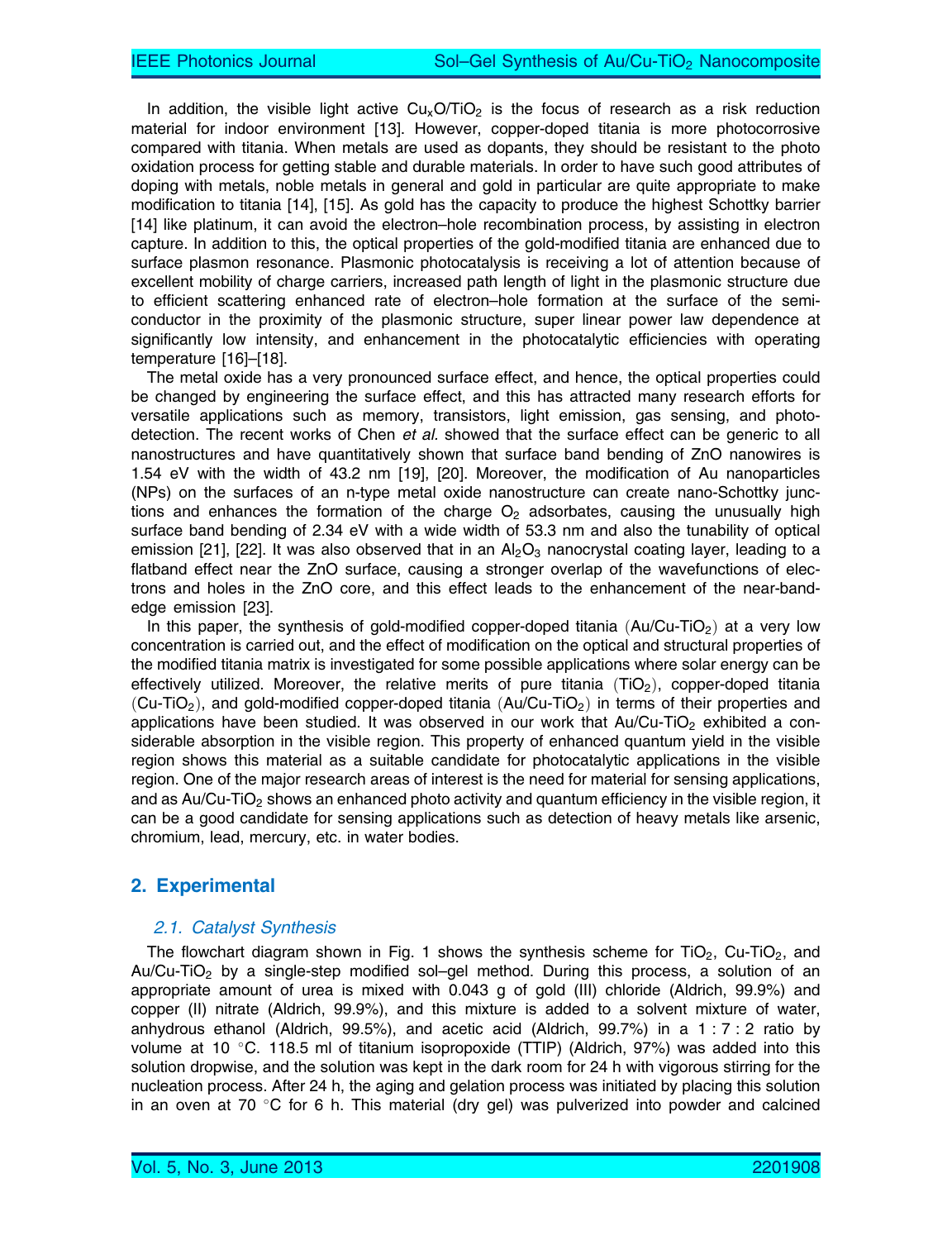

Fig. 1. The synthesis method of  $Au/Cu$ -TiO<sub>2</sub> nanocomposites.

for 3 h at 420  $\degree$ C in a tube furnace. A similar methodology was adopted for the synthesis of TiO<sub>2</sub>, Cu-TiO<sub>2</sub> NPs.

### 2.2. Material Characterization

X-ray diffraction (XRD) patterns of the synthesized nanomaterials were recorded in the range of 2 $\theta$  between 10° and 80° with a step size of 0.02 and scan speed of 2 deg/min on a Philips X'Pert MPD rotatory target diffractometer, using CuK $\alpha$  radiation (= 0.15406 nm) as an X-ray source, operated at 40 kV and 30 mA. Transmission electron microscopy (TEM) of  $Cu-TiO<sub>2</sub>$  as well as Au/Cu-TiO2 was carried out using high-resolution TEM (HRTEM) (FEI model TitanG2 80-300 TEM). This transmission electron microscope was also equipped with an X-ray energy-dispersive spectroscope (EDS) detector and a high-angle annular dark-field (HAADF) detector for elemental and scanning TEM (STEM) analyses, respectively. The entire analysis was performed by operating the HRTEM at 300 keV to achieve the best line resolution in the acquired HRTEM as well as in the STEM mode. HRTEM micrographs of the samples were acquired with a 4000  $\times$  4000 pixels charged-coupled device (CCD) camera (Gatan, Inc. model US 4000), and the acquired micrographs were processed in Gatan's Digital Micrograph Software Suite. The microscope magnification of around one-half million was set before the acquisition of HRTEM images while a magnification of one million was used to acquire STEM images. Fast Fourier transform (FFT) analysis was also performed on the acquired HRTEM micrographs in order to measure the d-spacings of the  $TiO<sub>2</sub>$  phase. The optical absorption spectrum of the synthesized material was carried out with the spectrophotometer (Jasco 670), with an appropriate baseline. The photoluminescence (PL) spectrum of the sample was carried out with the spectrofluorophotometer (Shimadzu RF- 5301PC) equipped with a grating of 1200-g/mm groove density, and the 150-W xenon lamp kept at a 325-nm wavelength is the excitation source.

# 3. Results and Discussion

### 3.1. Crystal Structure and Morphology

Fig. 2 shows the XRD patterns of TiO<sub>2</sub>, Cu-TiO<sub>2</sub>, and Au/Cu-TiO<sub>2</sub>. The XRD patterns in Fig. 2 is the typical one for the anatase  $TiO<sub>2</sub>$  with no presence of extra phase of impurity but clearly showing the dopants dispersed homogeneously on the titania matrix. The copper doping in the titania matrix makes the XRD peaks to being slightly shifted toward left, although the shifting is not quite prominent. This shift of the XRD peaks is less prominent because the ionic radius of  $Cu^{2+}$  (0.72 Å) is slightly bigger than that of  $Ti^{4+}$  (0.68 Å) that produce strain in the titania lattice. The HRTEM image of Cu-TiO<sub>2</sub> in Fig. 3(a) shows an enhancement in d-spacing of 101 planes. For the pure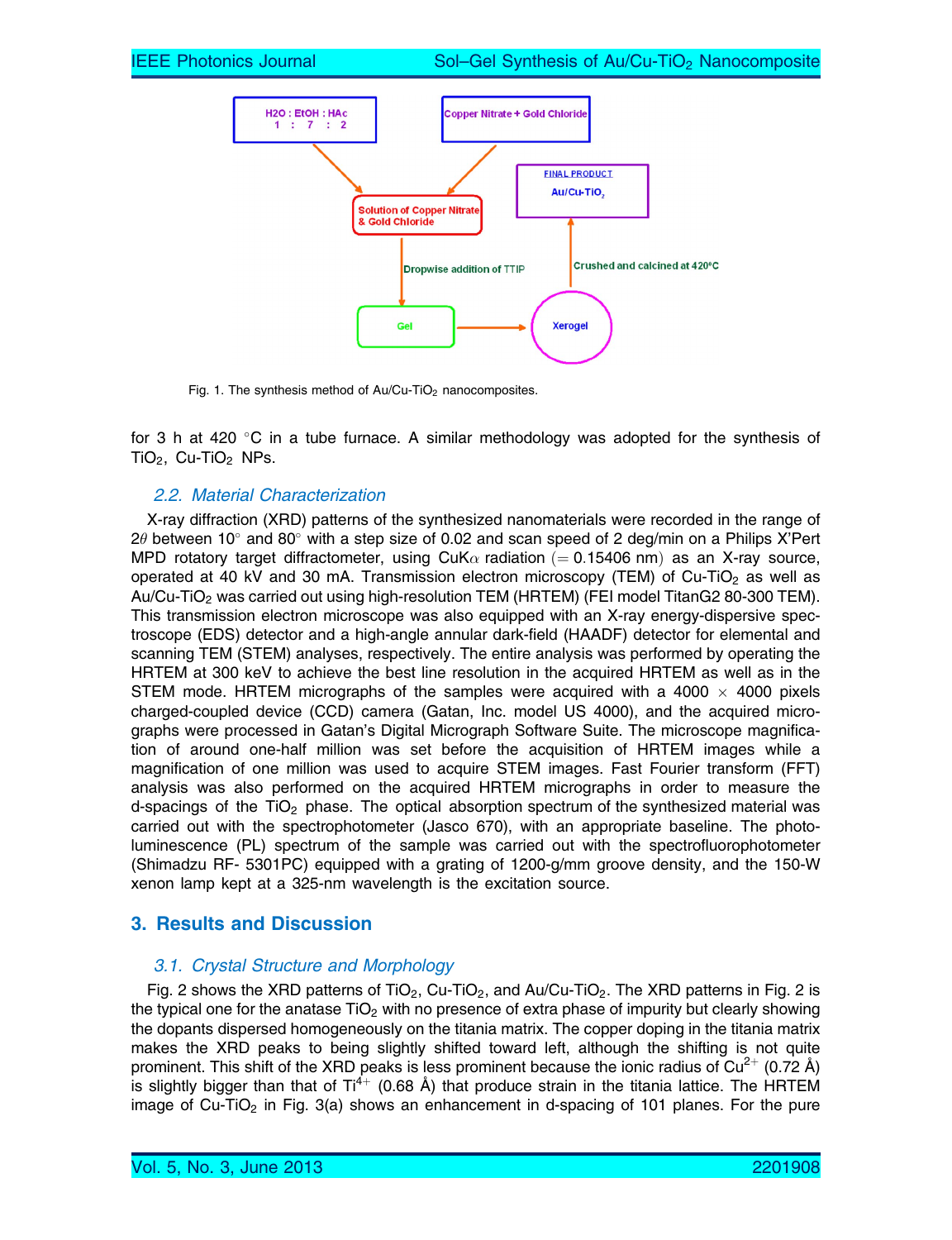

Fig. 2. XRD patterns  $TiO<sub>2</sub>$ , Cu-TiO<sub>2</sub>, and Au/Cu-TiO<sub>2</sub>. HRTEM image of Cu-TiO<sub>2</sub> in the inset shows the d-spacing.

anatase TiO<sub>2</sub>, it was estimated that the d-spacing value of the 101 planes is 0.351 nm, and that for the copper-doped TiO<sub>2</sub> is 0.358 nm, which confirms the slight left shift of the 101 planes of Cu-TiO<sub>2</sub> observed in our work. Moreover, the d-spacing of 101 planes measured from XRD data is 0.357 nm for Cu-TiO<sub>2</sub>. In a recent detailed study of Cu-TiO<sub>2</sub> [24], X-ray absorption near edge structure (XANES) and extended X-ray absorption fine structure (EXAFS) and total scattering and pair distribution function (PDF) analysis with different fitting models, it was concluded that copper remained as a surface dopant, mostly as oxide or hydroxide phase on the surface of  $TiO<sub>2</sub>$ . In the same study, one of the fitting models of total scattering PDF suggested that copper is substituted at the titanium site with oxygen vacancies. However, due to low concentration of dopant and in order to complement EXAFS data, this explanation was not considered. In our study, the enhanced d-spacing of 101 planes of  $Cu-TiO<sub>2</sub>$ , as shown in the HRTEM image, suggests that some amount of copper is substituted in titanium sites. Hence, in the light of the above two studies, one may conclude that some amount of copper remained at the surface of TiO<sub>2</sub> and some substitute Ti<sup>+4</sup>. Moreover, in the XRD analysis, broadening of  $TiO<sub>2</sub>$  peaks with copper doping favored the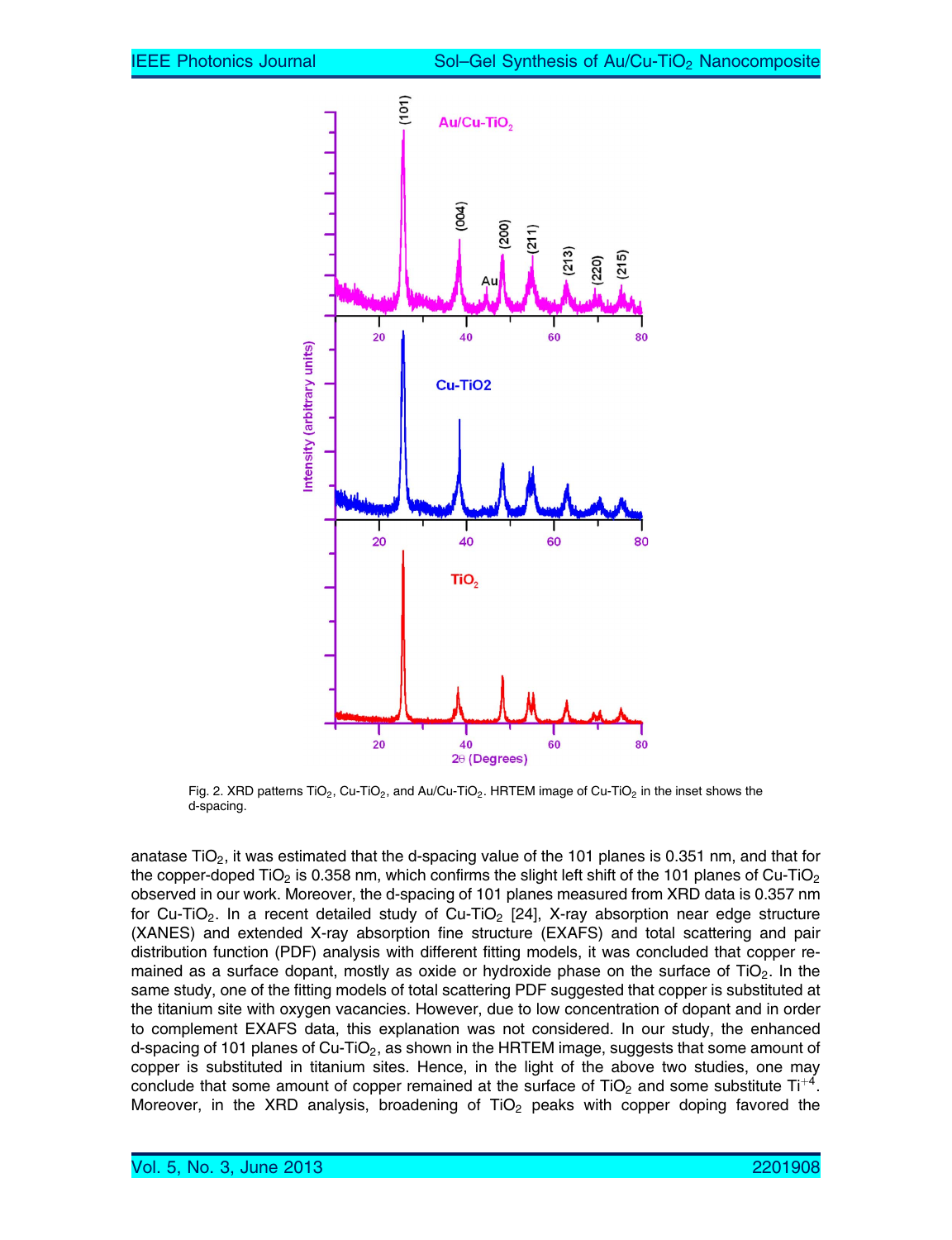

Fig. 3. (a) HRTEM micrograph of Cu-TiO<sub>2</sub> and (b) HAADF-STEM micrograph of Au/Cu-TiO<sub>2</sub>, both with FFT as an inset.



Fig. 4. EDX spectrum of Au/Cu-TiO<sub>2</sub>.

substitution of Cu<sup>+2</sup> at Ti<sup>+4</sup> sites. After gold modification on Cu-TiO<sub>2</sub>, no further shift is observed in d-spacing because the ionic radius of gold  $(Au^{+3} = 0.99 \text{ Å})$  [25] is much larger than Ti<sup>4+</sup>. Hence, it is assumed that gold is adsorbed on the titania crystallites due to surface interaction.

The HRTEM micrograph of Cu-TiO<sub>2</sub> [see Fig. 3(a)], along with its FFT that is shown as an inset in the micrograph, is showing the typical size and shape of copper-doped titania NPs. The HAADF-STEM technique is very sensitive to the atomic number of elements and generally possesses a high composition contrast in the acquired images. In our case, as Au and Ti have a large difference in their atomic numbers, it is possible to detect even a small amount of Au in the Cu-TiO<sub>2</sub> samples. In addition to this, HAADF or Z-contrast images shed light on the structural changes in the sample at the nano level. As an example of it, a typical HAADF-STEM micrograph, along with FFT as an inset, is shown in Fig. 3(b). It clearly depicts the presence of 4-nm or smaller size Au NPs in the Cu-TiO<sub>2</sub> samples. The Au NPs on the titania surface not only enhance the photocatalytic activity of titania but also act as active centers for sensing and other catalytic properties. This gives the insight that the cluster of 4-nm Au NPs can be easily impregnated onto some support using this facile single-step sol–gel method. EDX analysis is done to find the elemental composition of synthesized materials. Fig. 4 shows a typical EDX spectrum of Au/Cu-TiO<sub>2</sub> with 1 wt% copper and 0.5% gold in the titania matrix were estimated from EDX analysis.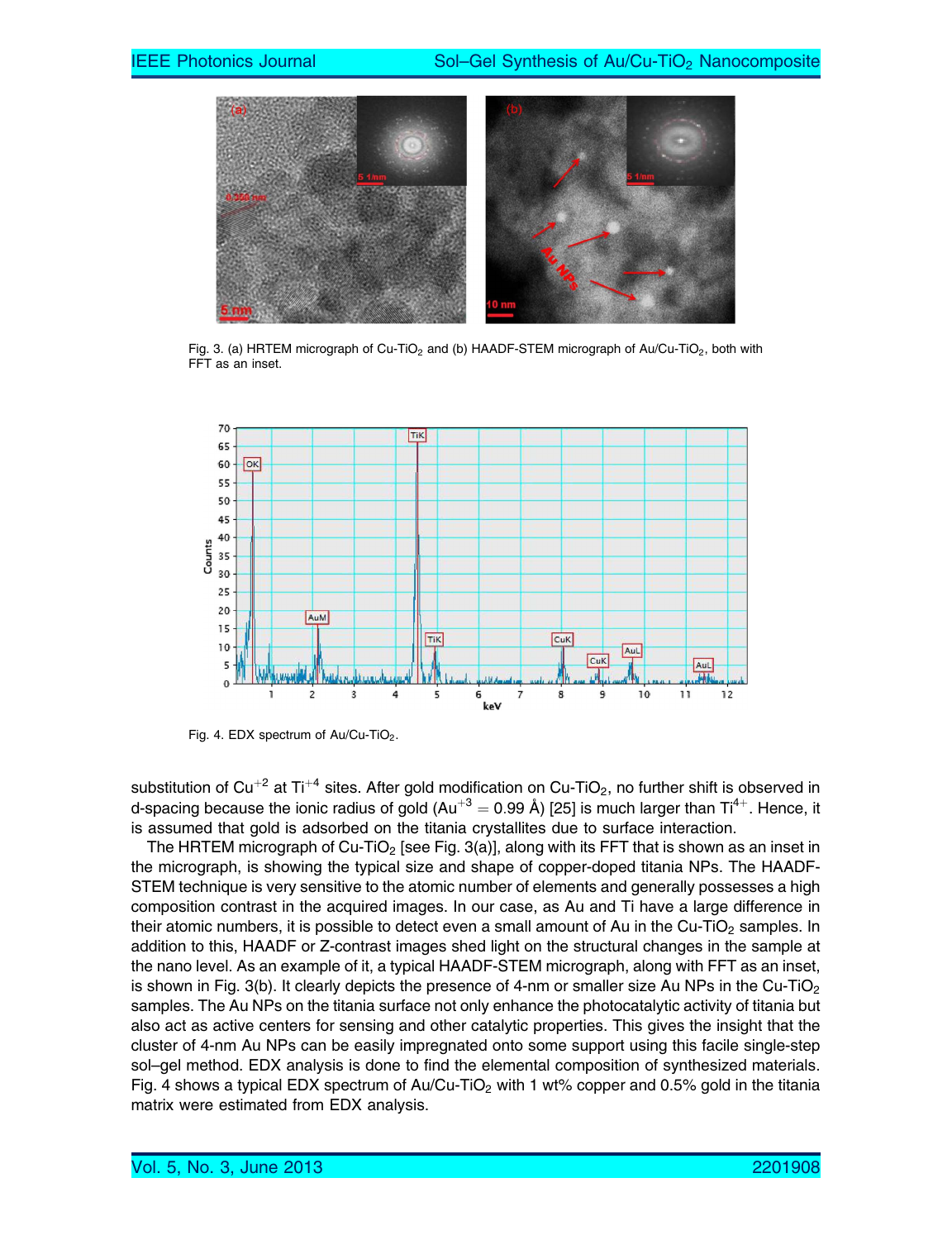

Fig. 5. Optical absorbance of TiO<sub>2</sub>, Cu-TiO<sub>2</sub>, and Au/Cu-TiO<sub>2</sub>.

#### 3.2. Optical Properties

The diffuse reflectance spectra of TiO<sub>2</sub>, Cu-TiO<sub>2</sub>, and Au/Cu-TiO<sub>2</sub> were taken, and the ordinate axis of these spectra is converted into a Kubelka–Munk function using the following equation:

$$
F(R) = \frac{\left(1 - R\right)^2}{2R}
$$

where R is the reflectance [26]. The Kubelka–Munk function  $F(R)$  is basically the absorbance, where the effects of scattering are eliminated. Fig. 5 shows the absorbance spectra of  $TiO<sub>2</sub>$ , Cu-TiO<sub>2</sub>, and Au/Cu-TiO<sub>2</sub>, and in these spectra, we can notice a red shift in the absorption peak between TiO<sub>2</sub> and Cu-TiO<sub>2</sub>, and this red shift could be attributed to the charge transfer transition between the metal ion  $d$  electrons and  $TiO<sub>2</sub>$  conduction or valance band. In the UV wavelength region (200–400 nm) of the spectrum, the relative intensities of the  $F(R)$  show in a decreasing order for Cu-TiO<sub>2</sub>, Au/Cu-TiO<sub>2</sub>, and TiO<sub>2</sub>. A similar trend was found in a recent report [25] that at lower copper doping into  $TiO<sub>2</sub>$  showed an enhanced absorption in the UV region, while at a higher concentration of copper on  $TiO<sub>2</sub>$  showed reduced UV absorption. In this paper, after gold modification, reduction in the UV absorption of  $Cu$ -TiO<sub>2</sub> could be explained because of surface coverage with gold NPs. However, in the visible wavelength region (450–800 nm), we can notice that after gold modification into  $Cu-TiO<sub>2</sub>$ , the absorbance is considerably enhanced, and this enhanced absorbance could be due to the surface plasmon resonance originated from the collective oscillation of free electrons [14]. Au/Cu-TiO<sub>2</sub> shows an enhancement of the absorbance in the visible region (450–800 nm), and hence, this material is capable of working effectively with solar radiation for photocatalytic applications.

The PL spectrum gives the insight to study the efficiency of charge carrier trapping and the electron–hole recombination in the semiconductor. Fig. 6 depicts the PL spectra of TiO<sub>2</sub>, Cu-TiO<sub>2</sub>, and Au/Cu-TiO<sub>2</sub> with the excitation wavelength of 325 nm and the PL spectra. The broad PL spectra in Fig. 6 upon Gaussian curve fitting show two Gaussian peaks A and B with varying relative intensities between them. It is quite obvious from the arbitrary scales in the ordinate axes of these three spectra that peak A shows more variation in the PL intensity than Peak B. Moreover, the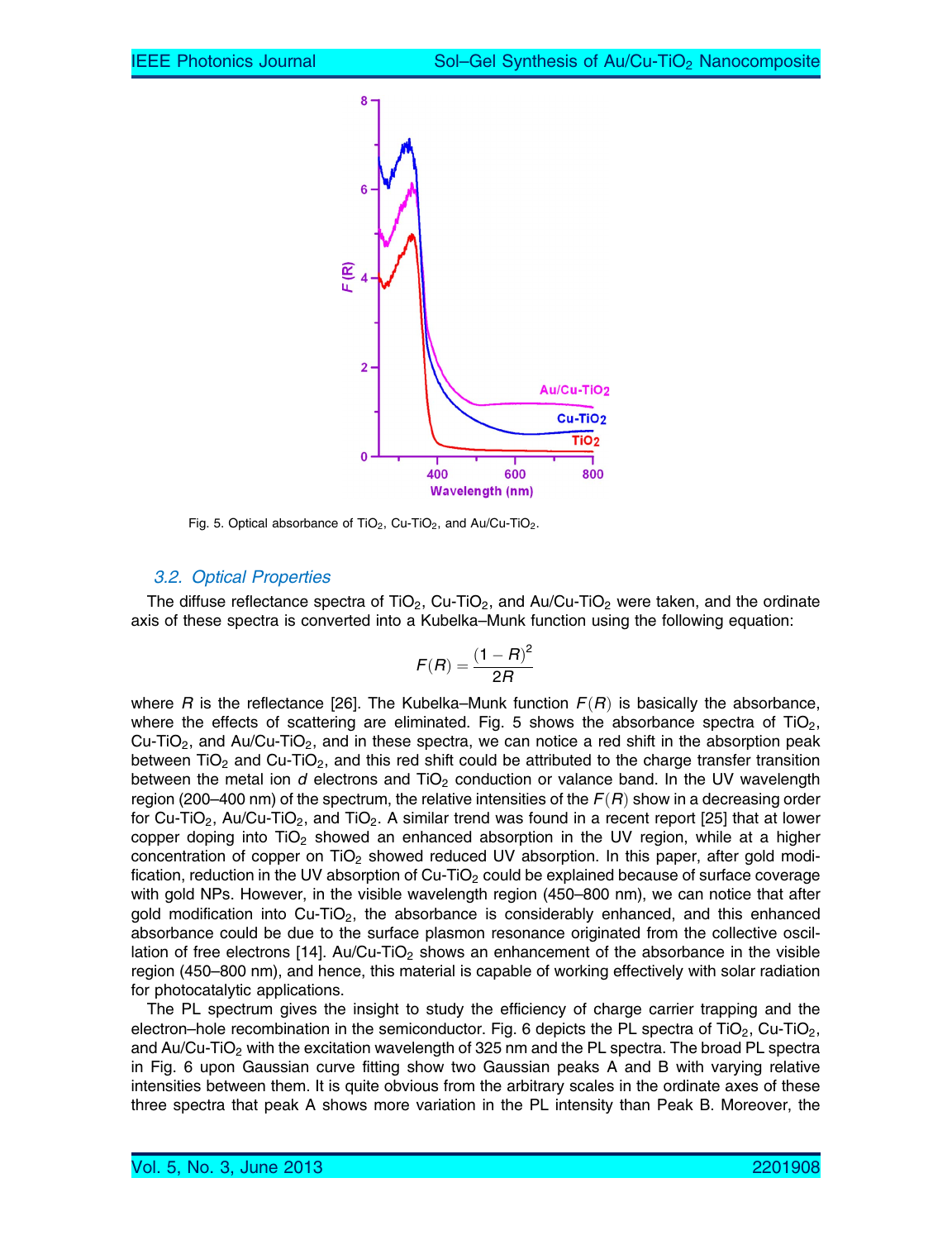

Fig. 6. PL spectra of  $TiO<sub>2</sub>$ , Cu-TiO<sub>2</sub>, and Au/Cu-TiO<sub>2</sub>.

centers of peak B in the three spectra are at 434 nm, and they remain unchanged, whereas the center of peak A is at 425 nm for TiO<sub>2</sub>, and for Cu-TiO<sub>2</sub> and Au/Cu-TiO<sub>2</sub>, it is slightly blue shifted to 422 nm. Also, the overall PL intensities for Cu-TiO<sub>2</sub> and Au/Cu-TiO<sub>2</sub> decrease by a factor of 9 with respect to the overall PL intensity of  $TiO<sub>2</sub>$ , and this could be attributed to the charge transfer between copper oxide and titania. Also, the higher PL intensity in the case of pure  $TiO<sub>2</sub>$  indicates the reduced electron–hole lifetime due to the rapid recombination; with copper doping, the electron– hole recombination process is slowed down. This indicates that the gold modification brings about the trapping of electrons because of Schottky barrier formation.

# 4. Conclusion

We synthesized Au/Cu-TiO<sub>2</sub> nanocomposites characterized by XRD, diffuse reflectance spectroscopy, PL, and TEM. The synthesized Au/Cu-TiO<sub>2</sub> shows enhanced absorption in the visible region (450–800 nm) compared with Cu-TiO<sub>2</sub> and TiO<sub>2</sub>, and this makes this material capable of making use of solar radiation. Also, the PL intensity for Au/Cu-TiO<sub>2</sub> decreases, and this reduction in the PL signal could be attributed to the decrease in electron–hole recombination, which is a quality desired